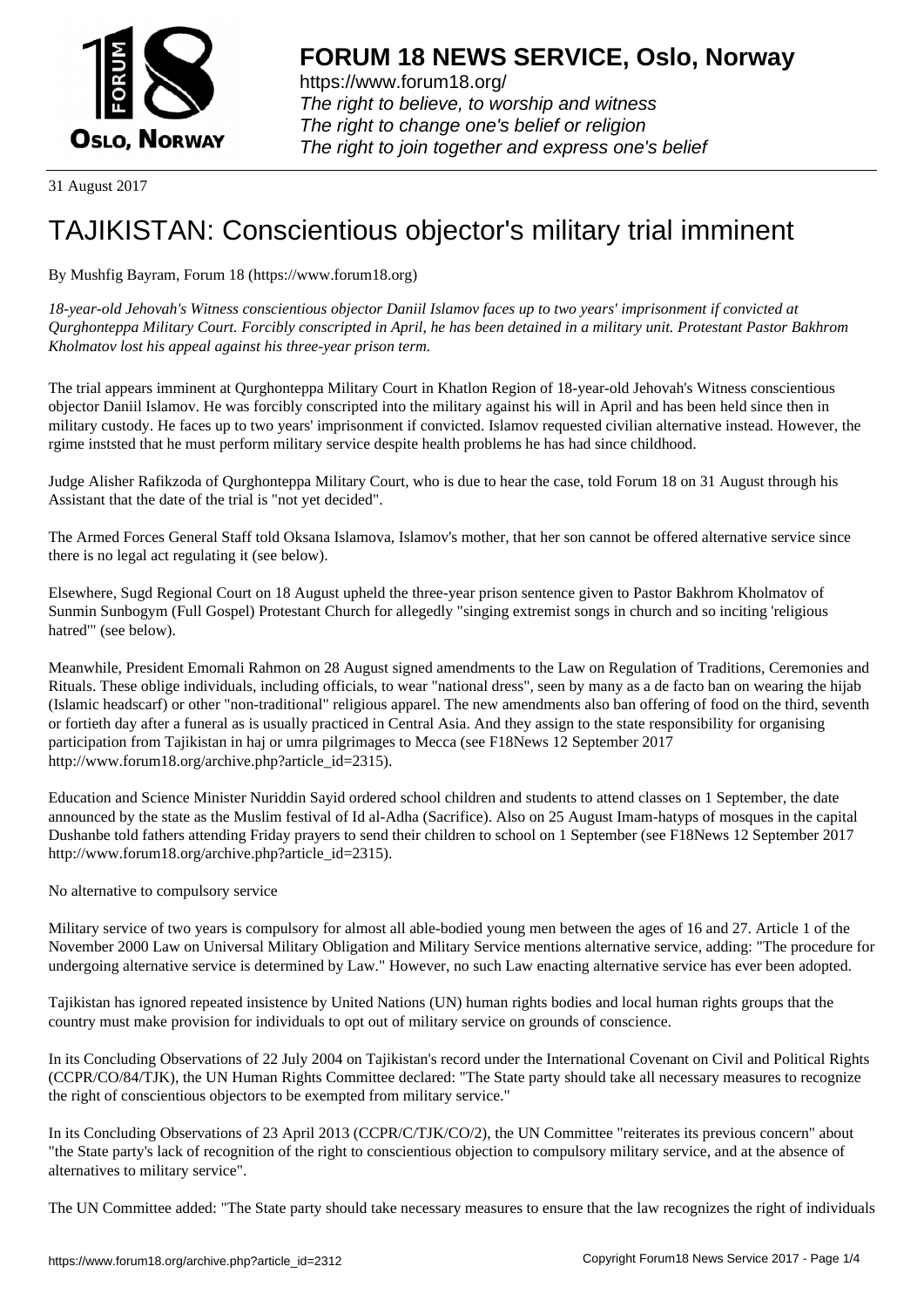## Islamov refused Alternative Service

Jehovah's Witness Daniil Islamov, a resident of Dushanbe, turned 18 on 31 January. He received army call-up papers on 21 April. "Despite his health problems since childhood because of injuries to his spine and concussion," Jehovah's Witnesses told Forum 18 on 23 August, "he went to the Military Conscription Office in Firdavsi District of Dushanbe the day after receiving the notice, with a request to be enlisted in alternative service."

However, the Conscription Office's medical department examined Islamov and pronounced him fit for active military service. That same day, he was "forcibly taken" to the military unit in Qurghonteppa in Khatlon Region, some 100 kms (60 miles) south of Dushanbe.

Islamov refused to serve in the military or take the military oath as he is a Jehovah's Witness, and was refused a possibility to perform alternative civiliam service.

Arrested for refusing to serve in military

Lieutenant Colonel M. Kulmakhmadov, Commander of the military unit, opened a criminal case against Islamov on 7 June and he was placed under arrest. The case was investigated by Rakhmonali Saidaliyev, Qurghonteppa's Military Prosecutor. He handed it to Qurghonteppa Military Court on 10 August, Saidaliyev told Forum 18 on 23 August. He added that Islamov "is currently in custody in the military unit."

Islamov was arrested for "refusing to wear the military uniform and taking the military oath", Prosecutor Saidaliyev said. He is facing trial under Criminal Code Article 376, Part 1.

Article 376, Part 1 punishes "Evasion by an enlisted serviceman of fulfilment of military service obligations by way of inflicting on oneself injury (self-mutilation) or evasion by simulation of sickness or by other deception" with constraint during military service of up two years, or arrest of between three and six months, or custody in disciplinary military unit of up two years, or imprisonment of up to two years.

Asked what Islamov had done that could be described as a crime under the Criminal Code, Saidaliyev avoided the question. "We referred the case to Court. If you really want to know you can attend the hearing." Told that Islamov is a member of Jehovah's Witnesses, who uphold the principle of not serving in the military or taking arms, and asked why Islamov cannot be provided alternative service which he is willing to do, Saidaliyev replied: "Tajikistan does not have alternative service."

An official of the chancellery of Qurghonteppa Military Court (who did not give his name) told Forum 18 on 24 August that the Court has 28 days to study the case and investigate the circumstances.

Asked on 24 August what Islamov had done that could be described as a a crime, Judge Alisher Rafikzoda, Chair of the Military Court, who will hear the case, replied, "Please be patient, we have not given our verdict yet." Asked why Tajikistan does not provide alternative service for those who cannot serve in the military on grounds of conscience, he did not answer.

Why the trial as a serviceman?

Neither Prosecutor Saidaliyev nor Judge Rafikzoda would explain why Islamov is being tried as a serviceman when he never chose to be conscripted into the military.

Zaydullo Tavazoda, Deputy Chief of the International Department of the General Staff, insisted to Forum 18 on 30 August that Islamov "became a serviceman as soon as he was conscripted and appeared before the Conscription Office, and therefore his case is being investigated by the military."

The Dushanbe-based human rights organisation the Office of Civil Freedoms, which defends the rights of those conscripted into the military, has long complained that civilians have been treated as conscripts and can thus be brought to trial in military courts.

General Staff rejects mother's enquiry

Oksana Islamova, Islamov's mother, wrote to the Armed Forces General Staff asking why her son cannot be enlisted in alternative service.

Colonel Musa Odinazoda, Deputy Chief of the General Staff and Head of the Organisation and Mobilisation Department, responded to her on 26 June, insisting that Islamov must serve in the active military. He noted that Article 1 of the Law on Universal Military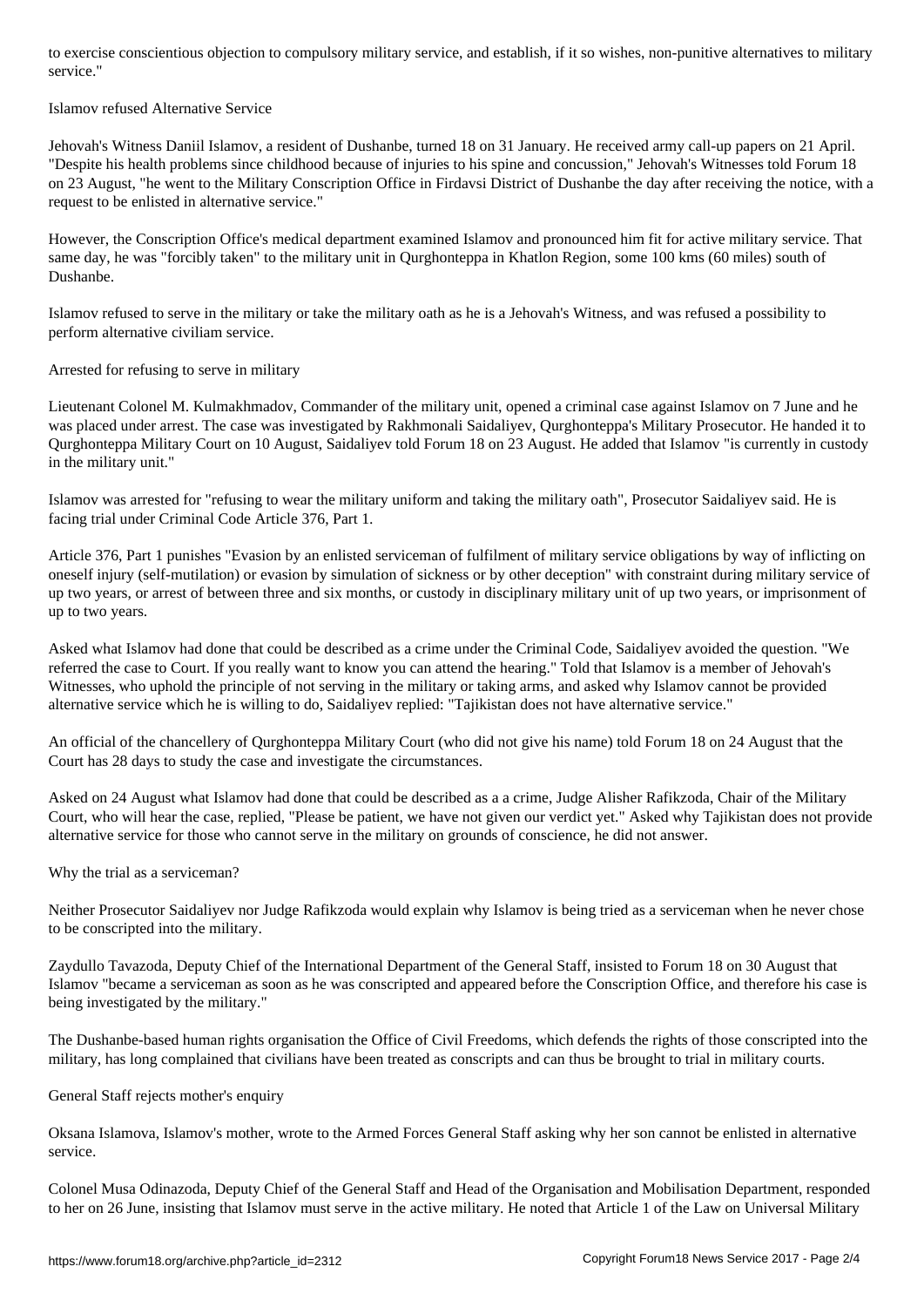appropriate legal act regulating this issue has not been enacted," he told Islamova.

The General Staff's reception official (who did not give her name) put Forum 18 through on 30 August to Colonel Odinazoda's phone. However, this went unanswered.

Why no Law to enact alternative service?

Asked why despite repeated UN recommendations, Tajikistan has not adopted a Law or regulations enacting alternative service, Tavazoda of the General Staff did not answer. "Please, send your questions in writing," he said, and declined to talk further to Forum 18.

"The issue [of alternative service] is not on the agenda of Parliament," Kobijon Abdukodirov of Parliament's Legal Department told Forum on 30 August. Asked why Tajikistan has ignored repeated UN recommendations, made over more than a decade, and is violating international conventions it is party to, he responded that the initiative for such a Law must come from the Defence Ministry and other law-enforcement agencies.

Dilrabo Samadova, Head of the human rights organisation the Office of Civil Freedoms, in defence of Islamov, told Forum 18 on 30 August that "though Tajikistan's Law mentions alternative service, no regulations exist to make this right a reality". She added that "Tajikistan's human rights organisations several times made efforts for the adoption of such a Law and prepared recommendations which were referred to Parliament. But they were rejected."

"The right to refuse military service on the basis of religious beliefs is an inseparable part of the concept of the right to freedom of thought, conscience and religious faith, guaranteed in Article 18 of the Universal Declaration of Human Rights and in Article 18 of the International Covenant on Civil and Political Rights."

Samadova told Forum 18 that though Article 43 of Tajikistan's Constitution declares that the "defence of the homeland, guarding of State interests, strengthening of its independence, security and defence power is a sacred duty of the citizen," Article 26 guarantees individuals' right freely to choose and practice a religion.

"Although the Constitution does not mention the right to refuse military service and Tajikistan does not have a Law on alternative service," Samadova added, "the fact that Tajikistan is party to the said UN Declaration and Convention means it must implement the UN recommendation to recognise the right to refuse military service." She pointed out that the Constitution's Article 10 declares that international conventions Tajikistan has signed are constituent parts of the country's law.

Pastor Kholmatov's prison sentence upheld

On 18 August, Sugd Regional Court upheld the three-year prison sentence given to Pastor Bakhrom Kholmatov of Sunmin Sunbogym Church, Malzuma Jumayeva, Chief of the Court Chancellery, told Forum 18 on 25 August. However, she refused to give details of the appeal or comment on it.

She referred Forum 18 to Mukhammad Mirzozoda, Deputy Chair of the Court. Judge Mirzozoda in his turn through his secretary referred Forum 18 on 25 August to Bakhtiyor Okilzoda, Chair of the Court. "Only he can answer your questions on the case," the Secretary told Forum 18.

Judge Okilzoda on 28 August refused to comment or give details of the case. "I do not know you and cannot give information on this case over the phone. I will talk to you in my office."

Prisoner of conscience Pastor Kholmatov was punished for allegedly "singing extremist songs in church and so inciting 'religious hatred'". Khujand City Court sentenced him in early July under Criminal Code Article 189, Part 1 ("Inciting national, racial, local or religious hatred or dissension, humiliation of national dignity, as well as propaganda of the superiority of citizens based on their religion, national, racial, or local origin, if committed in public or using the mass media").

The National Security Committee (NSC) secret police arrested Pastor Kholmatov on 10 April after they raided his Church in Khujand, and harassed and physically tortured with beatings its members (see F18News 28 April 2017 http://www.forum18.org/archive.php?article\_id=2276).

The 42-year-old Pastor, who is married with three children, was first held in NSC secret police custody after his arrest. He was later transferred to the Investigation Prison in Istaravshan, 80 kms (50 miles) from Khujand. It remains unclear whether he remains there or has been transferred to a prison camp to serve his sentence.

Kholmatov's bank accounts not blocked